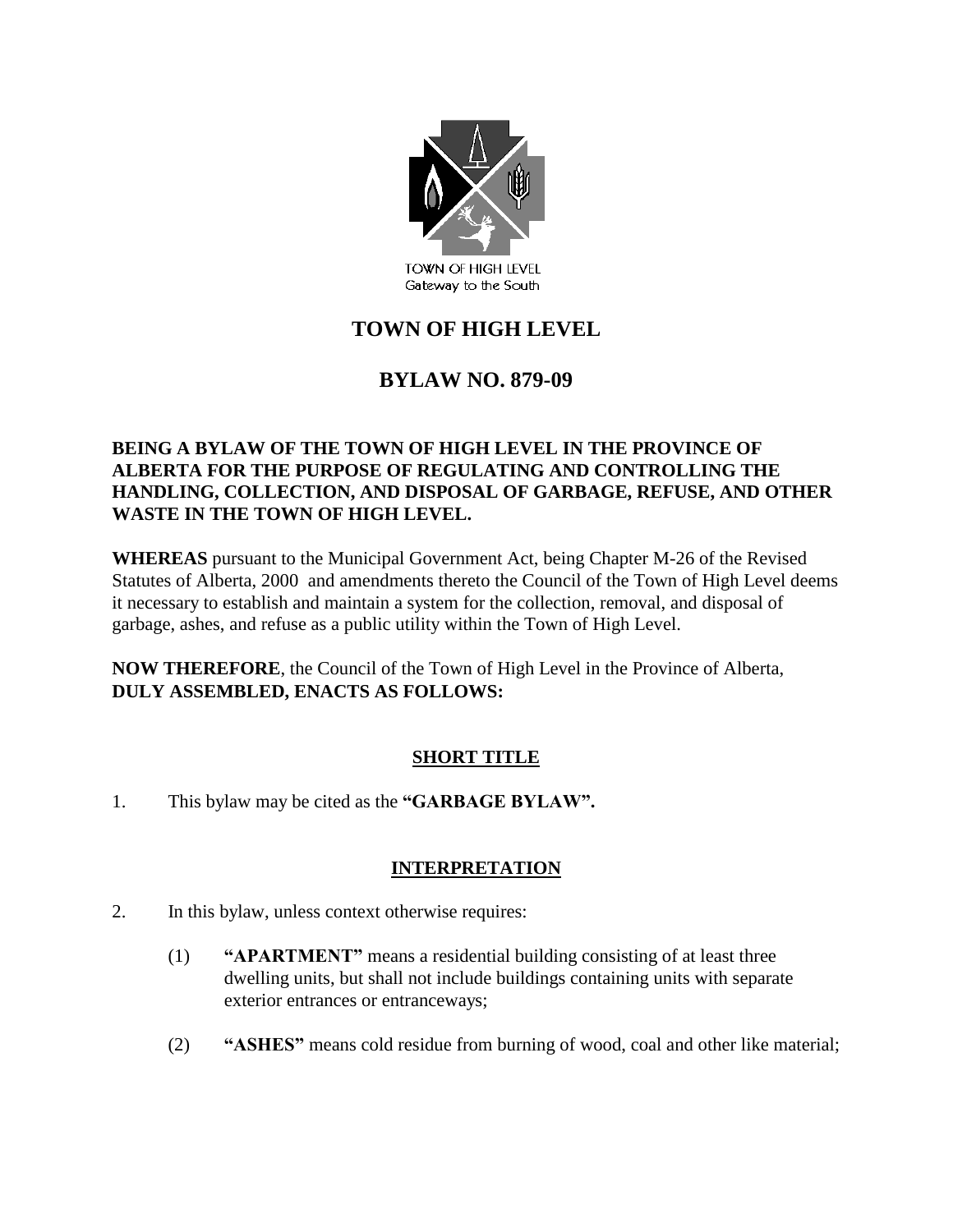- (3) **"BASE RATE"** means the rate established by resolution of Council from time to time for the general collection of garbage whether or not the customer chooses to use the service;
- (4) **"BILLING PERIOD"** shall be the same as the monthly period for which the consumer is charged for water and sanitary sewer services;
- (5) **"BIOLOGICAL WASTE"** means waste that is created in a hospital, necropsy facility or biological research laboratory and contains or may contain pathogenic agents that may cause disease in persons exposed to the waste;
- (6) **"BUILDING"** includes anything constructed or placed on, in, over, or under any land but does not include a highway or public roadway or a bridge forming part of a highway or public roadway;
- (7) **"COLLECTION AREA"** means the location within the corporate limits of the Town from which waste collection shall be made;
- (8) **"COLLECTOR"** means a person who collects waste within the Town for and on behalf of the Town;
- (9) **"COLLECTION UTILITY"** means the system of collecting and disposing of residential waste;
- (10) **"COUNCIL"** means the Municipal Council of the Town of High Level, duly assembled and acting as such;
- (11) **"DANGEROUS GOODS"** means a substance or mixture of substances that exhibits characteristics of flammability, corrosivity, reactivity or toxicity, and any other materials so defined under government statutes or regulations;
- (12) **"DISPOSAL SITE"** means a dry dump, a sanitary landfill site or another site approved by the Town for disposal of waste;
- (13) **"DWELLING UNIT"** means a complete building or self contained portion of a building for the use of one or more individuals living as a single housekeeping unit, containing sleeping, cooking and separate toilet facilities intended as a permanent or semi-permanent residence not separated from direct access to the outside by another separate or self-contained suite or set of rooms;
- (14) **"GARBAGE"** means waste composed of animal or vegetable matter. It is waste produced as a by-product of the preparation, consumption or storage of food;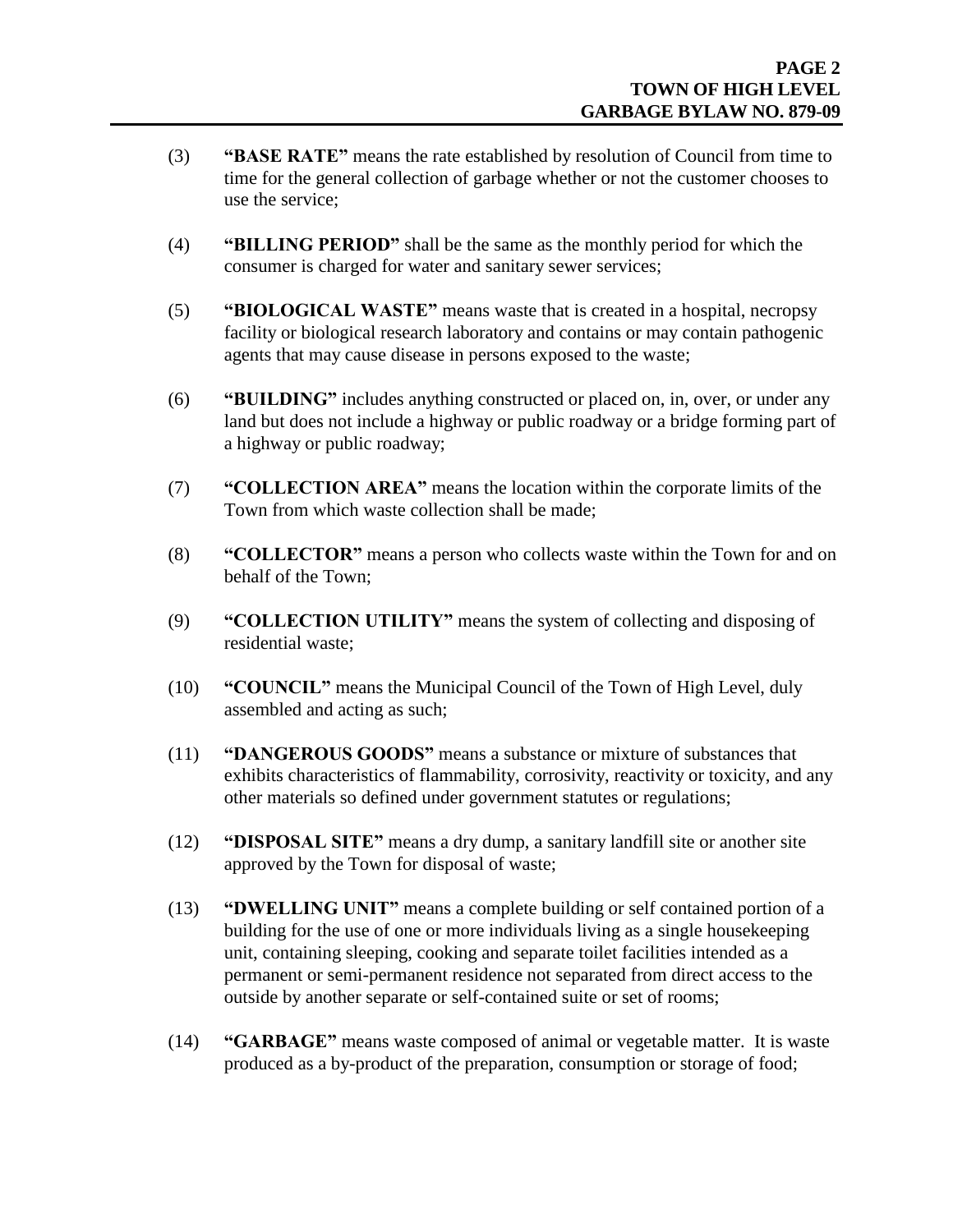- (15) **"GARBAGE BAG (CLEAR)"** means transparent bags sold for the purpose of holding garbage and which are not larger than 125 litres in size.
- (16) **"GARBAGE BIN"** means a container constructed of durable metal with hinged lids designed for the storage of garbage and waste products;
- (17) **"HAZARDOUS WASTE"** means a solid or liquid material that presents an unusual disposal problem or requires special handling including but not limited to explosives, poisons, caustics, acids, radio-active materials and other materials so defined under government statutes or regulations;
- (18) **"NON-RESIDENTIAL PROPERTY"** means any premises or buildings not listed as a residential property and includes, but is not limited to, retail, wholesale, industrial, apartments, or institutional properties;
- (19) **"OCCUPANT"** means a corporation, or person, or contractor, or owner requiring the service and who is responsible for the cost of same, as the context requires;
- (20) **"OWNER"** means the person or persons listed on the property tax roll as being the registered landowner of the property;
- (21) "**PEACE OFFICER**" means any Police Officer, Protective Services Officer, Bylaw Enforcement Officer, Peace Officer, or any designate of Town of High Level.
- (22) **"PERSON"** means an individual, proprietorship, partnership, and or a corporation. It shall also include but is not limited to, church organizations, nonprofit organizations, professionals, provincial, and federal governments;
- (23) **"PREMISES"** means land, including any buildings erected thereon;
- (24) **"RECYCLABLE MATERIALS"** means any materials such as, but not limited to, cardboard, plastics, paper, and glass that can be recycled, through programs offered by the Town which may change from time to time;
- (25) **"REFUSE"** means any non-decaying material such as food containers and decaying waste such as waste paper, shrubbery pruning, and garbage refuse;
- (26) **"RESIDENTIAL PROPERTY"** means land with improved design intended or used for residential occupancy including condominiums and dwelling units.
- (27) **"STREET"** means any highway, road, lane sidewalk, or place to which the public has lawful access;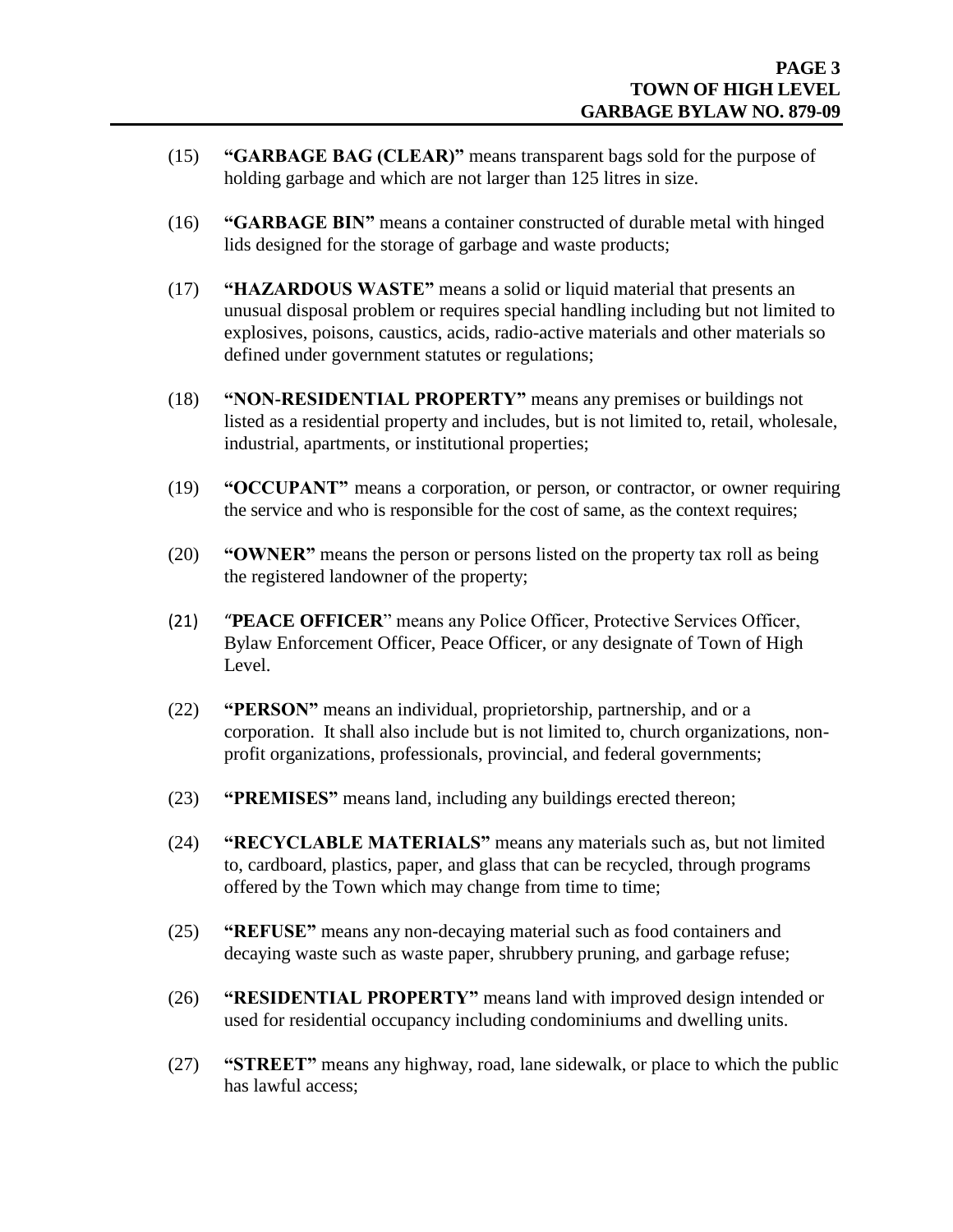- (28) **"TOWN"** means the Town of High Level, a Municipal Corporation in the Province of Alberta, and includes the area contained within the boundaries of the Town where the context so requires;
- (29) **"TRADE WASTE"** means ashes, garbage, refuse, and waste from institutions and commercial or industrial establishments including but not limited to warehouses, factories, stores, hospitals, schools, cafes, eating houses, wholesale or retail business places, apartment buildings, office blocks where the establishment occupies all or part of a building having mixed uses, and any other building, structure, or area that does not have an individual utility account;
- (30) **"UNIT OF WASTE"** means one unit is equal to; one standard garbage can up to 125 liters, and shall not weigh more than 27 kg. .
- (31) **"UTILITY ACCOUNT CUSTOMER"** means the person named on the application for water hook-up and disconnect which may be the owner, occupant or other person in charge of the buildings or premises served by the utility;
- (32) **"WASTE"** means any discarded or abandoned organic or inorganic materials which the owner or the person in possession of it does not wish to retain for any purpose and includes but is not restricted to ashes from the combustion of material, household garbage, and shall include refuse and garbage as defined in this bylaw. For the purposes of collection by the Town or its designate pursuant to this bylaw, unless otherwise agreed to by the Town in writing, waste shall not include the following:
	- (a) Discarded furniture, automobile parts, tires, motorized vehicles and household equipment;
	- (b) Tree limbs, tree roots, whole shrubs or bushes, or portions thereof;
	- (c) Fences, gates, and other non-permanent or permanent fixtures;
	- (d) Building materials and building waste;
	- (e) Dead animals or animal manure;
	- (f) Sod;
	- (g) Liquid waste;
	- (h) By-products from manufacturing;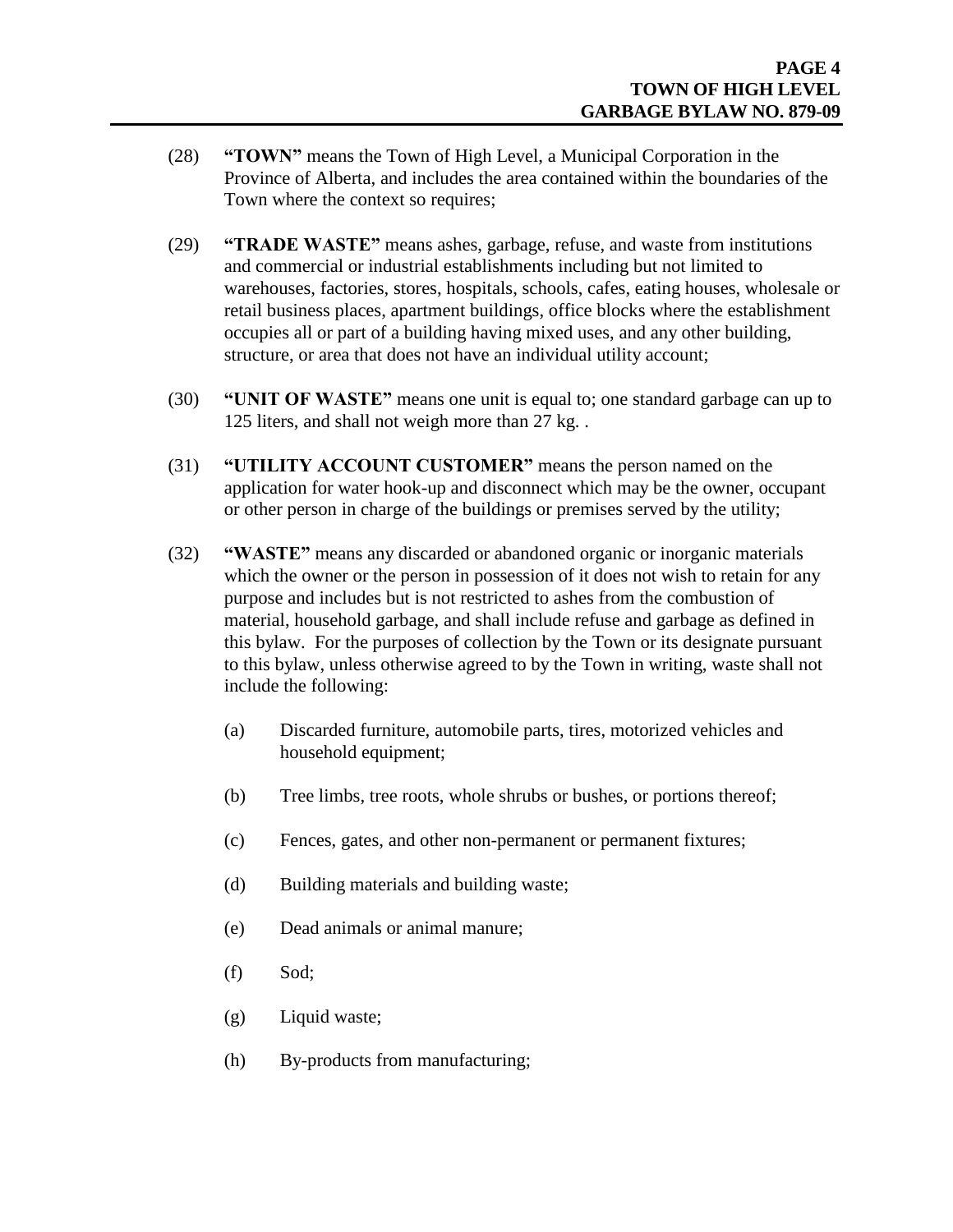(33) **"WASTE RECEPTACLE"** shall be made of galvanized metal or rigid plastic with a watertight cover, rigid fixed handles, and a smooth rim at the top.

#### **PROVISIONS**

- 3. The Waste Bylaw applies to all waste produced or transported within the limits of the Town or any Town owned disposal sites.
- 4. (1) The Town may provide the necessary vehicles for the public collection and removal of waste within the Town limits and on all properties owned by the Town.
	- (2) The Town may provide, supervise, and operate the facilities and equipment necessary for the disposal of waste collected or disposed of by the Town.
	- (3) The Town may enter into a contract with any person for the collection and disposal of the whole or portion of the waste accumulated within the Town limits.
- 5. (1) The Town may by resolution of Council:
	- (a) supervise the collection, removal, and disposal of waste;
	- (b) direct the days and times that collections shall be made from designated areas of the Town;
	- (c) decide as to the quantities and classes of waste to be removed from any premises;
	- (d) set times that the disposal site will be open to the public;
	- (e) set any rates or fees for the collection and disposal of waste;
	- (f) develop a recycling program in which recyclable materials may be recycled;
	- (g) set a recycling fee from time to time, with the recycling fee being applied to all utility account customers whether or not the customer chooses to use the service.
	- (2) Subject to the provisions of this bylaw, the decision of the Town as to:
		- (a) the amount of waste which has been removed from any premises and;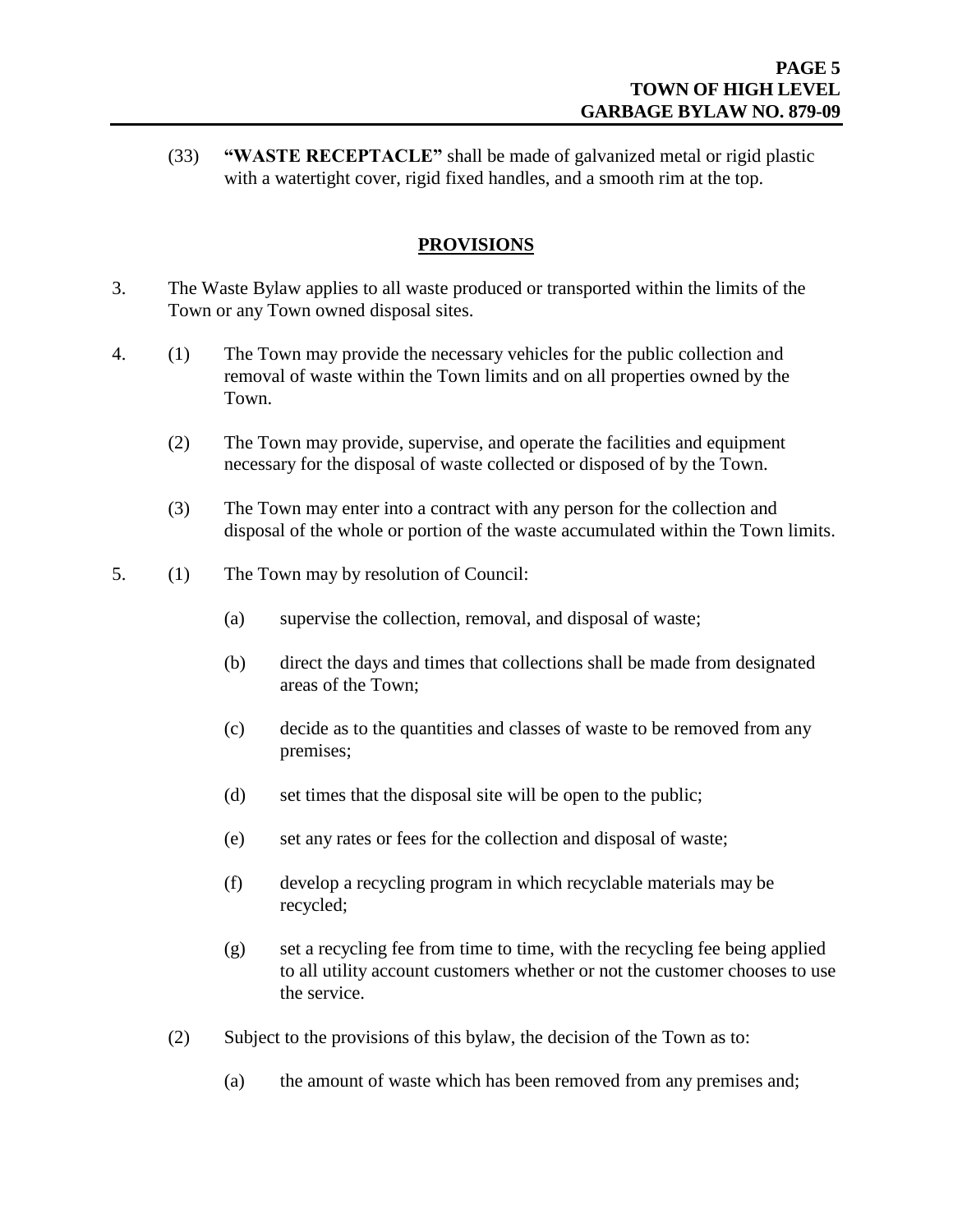(b) the amount and types of waste which the Town is obliged to remove from any premises;

shall be final and conclusive subject only to the superior statutory authority of another governmental authority.

- 6. (1) Trade Waste as defined in Section 2 (29) shall be removed by the owner or occupant at their expense from the premises upon which it accumulates.
	- (2) Waste shall be transported in accordance with the requirements under government statutes and regulations and other Town bylaws.
- 7. (1) No person shall willfully or maliciously hinder or interrupt or cause or procure to hinder or interrupt, the Town or its contractors, agents, employees, in the exercise of powers and duties related to the collection utility and authorization contained in this bylaw.
	- (2) No person other than the owner, a person permitted by the owner, a collector of the Town, or a Town employee shall interfere with a waste receptacle or with any waste placed for collection in or near a waste receptacle.
- 8. (1) Except as otherwise provided herein all waste receptacles shall be placed for collection at a location as close as possible to the traveled portion of the adjacent street, but not on a sidewalk or in such a location as to interfere with vehicular or pedestrian traffic.
	- (2) The owner or occupant from which waste is to be collected shall place or locate the waste receptacle in such a manner that it will not overturn or likely to be overturned.
	- (3) The owner or occupier of a residential property shall place waste out for collection only on the same day of collection.
	- (4) Upon the waste receptacles being emptied by the collector, the owner or occupant of a residential property shall remove such waste receptacles from the collection area on the same day of collection.
	- (5) An owner or occupant of a residential property from which waste is to be collected shall:
		- (a) thoroughly drain all household garbage.
		- (b) dispose of all waste, with the exception of garden and yard waste, in a bag or bags within a waste receptacle.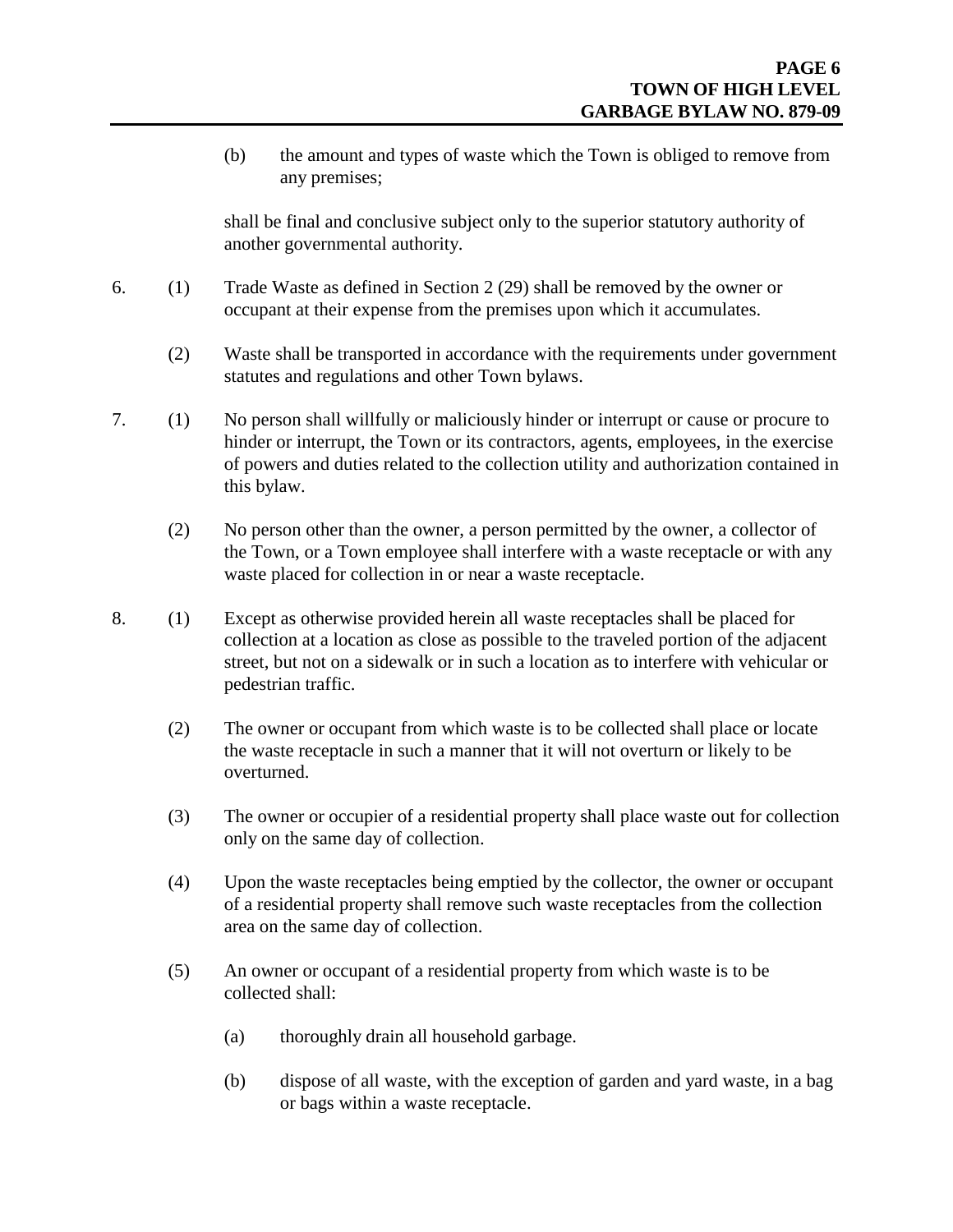- (c) only place waste for collection as defined by this bylaw.
- (d) secure the cover on such waste receptacle.
- (e) place all garden and yard waste in translucent plastic or biodegradable garbage bags and securely tie the parcel. Yard and garden waste will not be considered a unit however the weight of the bags cannot exceed 27kg
- (f) cardboard outside of the receptacles must be flattened and bound.
- (g) clean the area where the waste receptacles were placed.
- (h) be allowed to dispose of four units of waste.
- (6) (a) For the purposes of Section 8 subsection (6) subsection (b) waste does include: Discarded furniture, automobile parts, tires, motorized vehicles and household equipment; Tree limbs, tree roots, whole shrubs or bushes, or portions thereof; Fences, gates, and other non permanent or permanent fixtures; Building materials and building waste;

(b) An owner or occupant of a residential property shall not place waste or waste receptacles for collection in a permanent, semi-permanent, or any other structure including a garbage bin, that is not removed from such collection area on the same day collection is made.

- (7) Notwithstanding subsection 8(6) an owner or occupant of a residential property may place a garbage bin in the front or side yard that is not removed on the collection day if:
	- (a) the Garbage Bin is being used for construction debris and the owner and occupant has a valid development permit; or
	- (b) the Garbage Bin is being used for the collection of yard or garden waste for a period of seven day s or less; or
	- (b) the Garbage Bin is being used for construction debris from activities not required to have a development permit for a period of thirty days or less;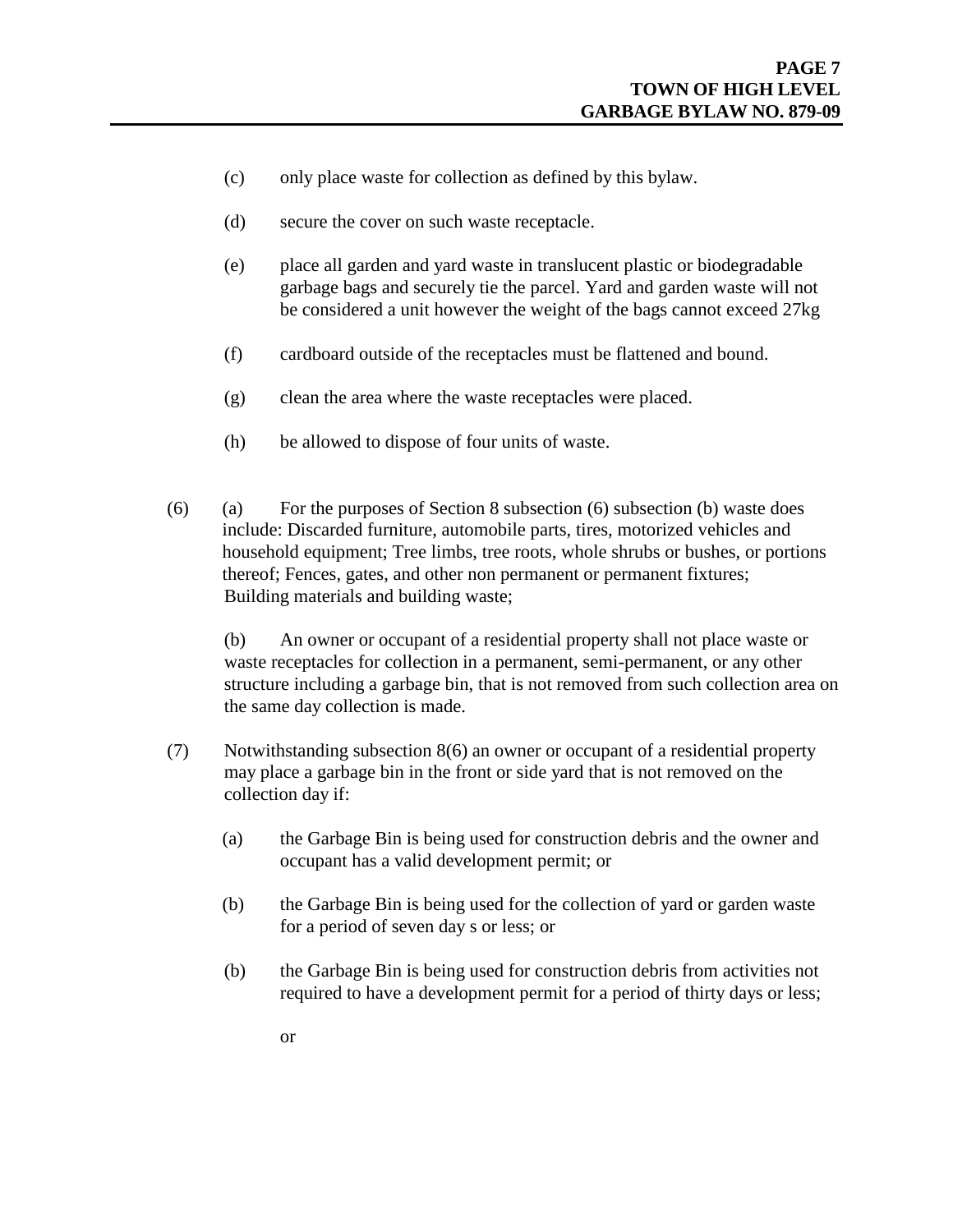- (d) written approval is obtained for a period exceeding thirty days, from the Town, by the owner or occupant submitting an application on a form prescribed by the Town.
- 9. No person shall
	- (1) place any explosive or highly flammable materials in any receptacle for collection;
	- (2) place for collection any ashes, which are not properly quenched;
	- (3) place sharp objects or broken glass in any receptacle for collection unless packaged to allow safe handling.
- 10. Where the owner or occupant places waste in a receptacle other than one, which meets the specifications set out in this bylaw, the collectors are entitled to consider such receptacles as waste and remove them as such.
- 11. (1) Waste shall only be disposed of at the Mackenzie Regional Landfill or at other designated sites.
	- (2) A person shall place waste only in waste receptacles on their own residential property or in garbage bins located on their own non-residential property.
	- (3) A person who has disposed of any waste contrary to the provisions of Section 11(1) or 11(2) shall remove the waste and restore the site, at that person's expense, upon being required to do so by the Town. Such removal may not prevent that person from being prosecuted for a contravention of this bylaw or any other applicable bylaw or any applicable government statute.
	- (4) If the person who has disposed of any waste contrary to the provisions of Section 11(1) or 11(2) cannot be ascertained or neglects or refuses to remove the waste, the owner of the land shall remove the waste or cause the waste to be removed, at their expense upon being directed to do so by the Town.
- 12. (1) Food service outlets providing takeout service of prepared food must provide outside waste receptacles for the use of their patrons, and such receptacles must be equipped with a self closing lid that prevents access to the waste by animals or birds. Waste receptacles shall be of sufficient numbers to accommodate waste between collection periods and must be separate and different from the ones used for the waste accumulated during the preparation and handling of food. These waste receptacles must be maintained so as not to overflow, and must be emptied on a daily basis.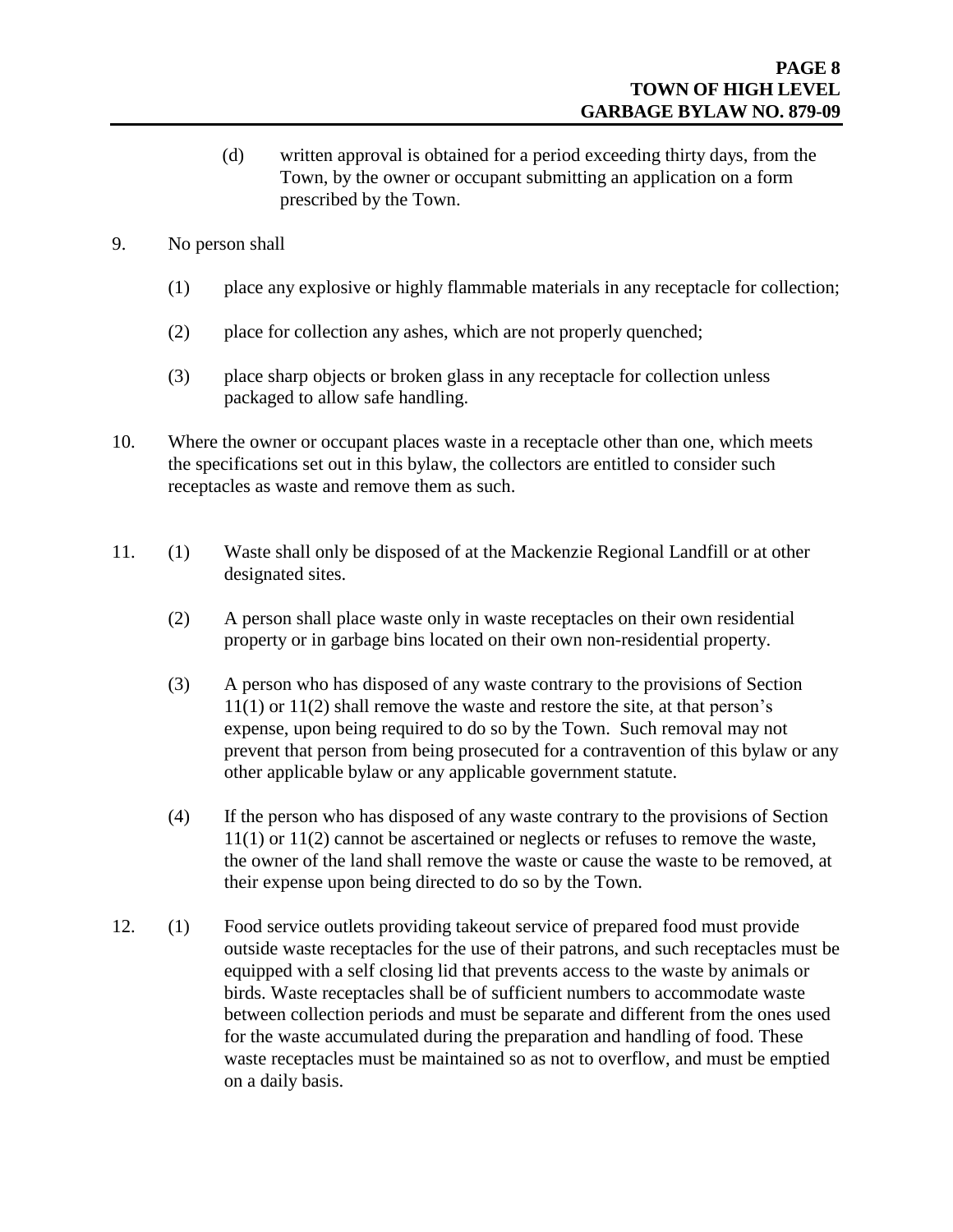- (2) The Town may require that any commercial establishment with litter around its premises, provide and maintain outside waste receptacles.
- (3) Properties using garbage bins must provide an all weather access road to their bin.
- (4) Properties using garbage bins must keep the area free from litter. The Town may require that the area be fenced where are placed to control litter.
- 13. (1) Every residential property having a water and sewer account shall pay the monthly base rate for the service of collection, removal, and disposal of waste in accordance with the rates as established by resolution of Council from time to time, whether or not the owner or occupant of the residential property uses the services or not.
	- (2) All accounts with the Town, under this bylaw, shall become due and payable in the same manner as the water and sanitary sewer services bill as set in the Water and Sewer Bylaw and as amended from time to time with the waste service fee being added to the said billing and the billing directed to the utility account customer.
	- (3) Accounts, which are in arrears, will be handled and collected in the same manner as water and sewer charges that are in arrears, pursuant to the Water and Sewer Bylaw.
- 14. An owner or occupant may request that the Town remove any waste for which provision for removal is not made by this bylaw. If the Town agrees to do so, then that person shall pay prior to the removal and disposal thereof the estimated cost to the Town of the removal and disposal thereof and the Town shall render an account for any additional costs of such removal or shall return to that person any excess which was paid.
- 15. No person shall burn waste material of any sort within the Town unless they have first obtained a permit issued pursuant to the "Fire Department Bylaw";
- 16. No person shall place any type of hypodermic needle in waste placed for collection by the Town.
- 17. (1) No person shall put luminescent gas-filled electric discharge tubes in any waste placed for collection by the Town unless such tube has first:
	- (a) been completely crushed and encased in material so that no portion of the tube may puncture the material in which the remains are encased, or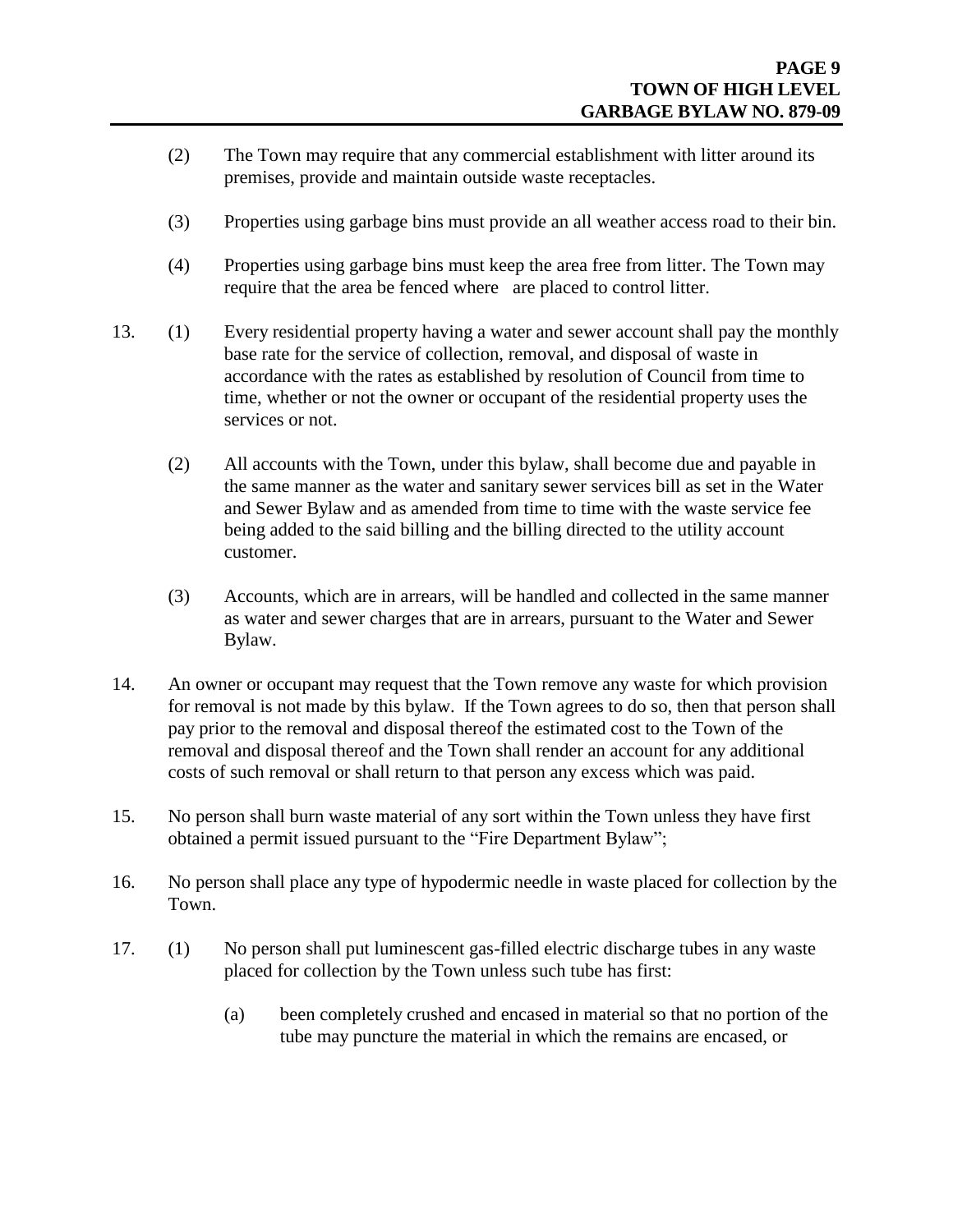- (b) been encased without breaking in an adequate container of sufficient size and strength so that the tube cannot be broken when the same is picked up by the Town.
- (2) Unless and until it has been first encased no person shall place a luminescent gasfilled electric discharge tube in a plastic disposal bags.
- (3) No person shall place a luminescent gas-filled electric discharge tube of over four feet in length for collection by the Town.
- (4) A person crushing luminescent gas-filled electric discharge tubes for the purpose of disposing of it shall do so in a manner which will prevent explosion of the tube or scattering of any of the poisonous particles therefrom.
- 18. (1) No person shall place or mix with any waste placed for collection by the Town any dangerous goods, hazardous waste or biological waste.
	- (2) Any person, proprietorship, corporation, or like enterprise breaching any part of the hazardous waste section including but not limited to spills, leaks, or dumping upon Town right-of-ways, shall be responsible for all costs incurred in eliminating any pollution or contamination of the sites involved in the Town and shall make payment of the same to the Town on demand, and such restitution will not exempt the person or organization from being prosecuted for a contravention of this or any other applicable bylaw or government statute.
	- (3) The owner or person responsible for the existence of the accumulation of hazardous waste or an agent of the owner or responsible person shall cause the hazardous waste to be transported to a disposal site and disposed of as prescribed by the Mackenzie Regional Waste Commission in a special disposal area designated by the Province Of Alberta.
	- (4) When hazardous waste to be disposed of pursuant to this Section consists of poison, drugs, radioactive material, or like substances, they shall be disposed of only under the supervision of the Executive Officer of the Local Board of Health or a duly authorized agent of the Province of Alberta.
- 19. An authorized person appointed by the Town may enter land from which the Town is required to remove waste for the purpose of removing such waste.
- 20. (1) No person shall dispose of or place for collection any waste or offal from butcher shops or slaughterhouses except in properly sealed metal or plastic receptacles.
	- (2) No person shall convey through the streets any waste or offal from butcher shops or slaughter houses, or any waste or organic matter whatsoever except in properly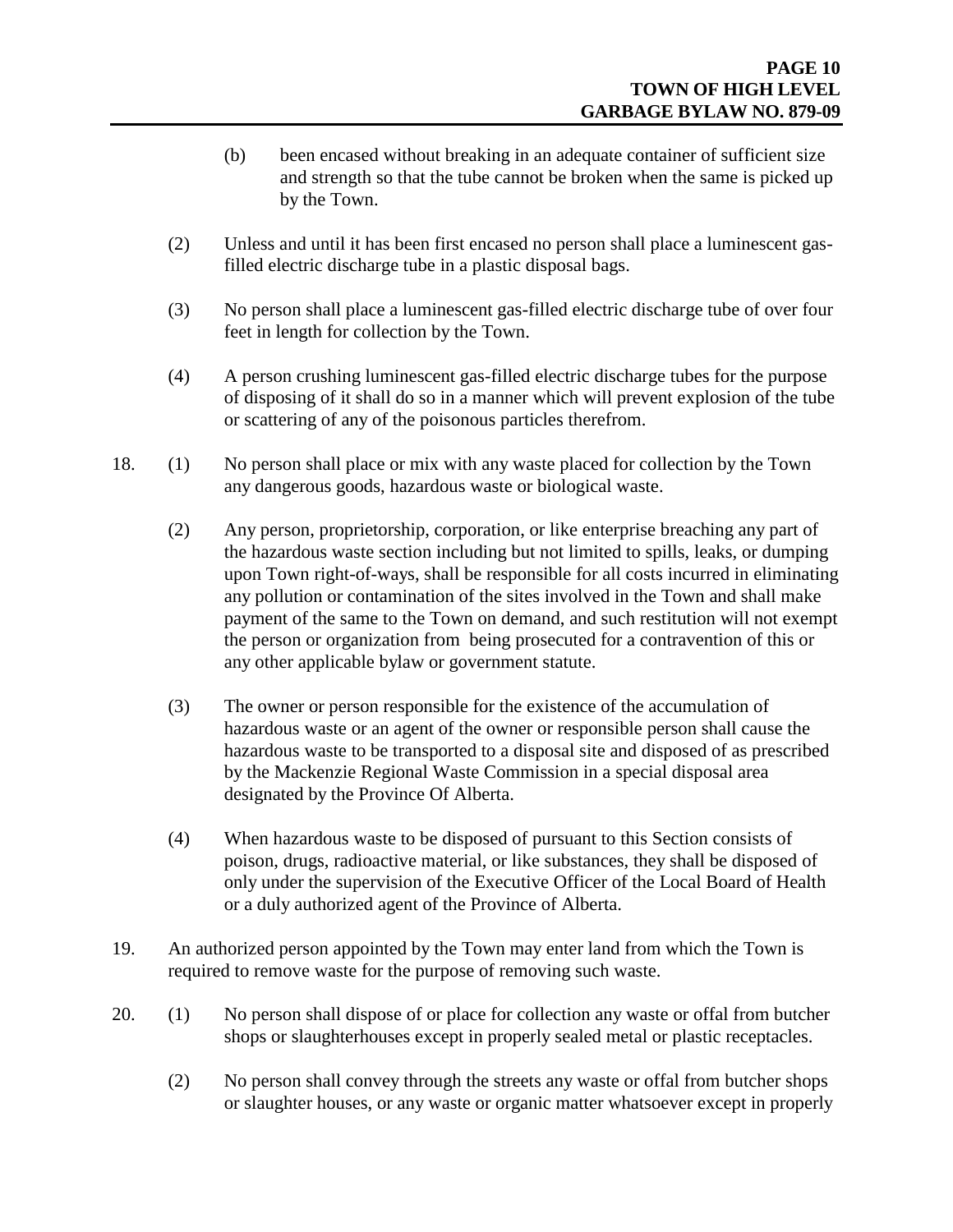covered metal or plastic receptacles or otherwise in vehicles which are covered with canvas tarpaulins so constructed and arranged so as to prevent the contents from falling on the streets, and to control as much as practicable the escape of any offensive odours therefrom.

- (3) For the purpose of this Section "vehicle" means a device in, upon, or by which waste material may be transported on upon a street, lane, or highway.
- 21. The lids on all garbage bins shall be kept securely closed at all times.
- 22. (1) If the owner or occupant of a property refuses to comply with any provision of this bylaw, the Town may undertake the same at the expense of the owner or occupant of the property.
	- (2) When the Town is required to take action under Section 22 (1), and the occupant defaults on the required payment, then the Town may recover the charges for which the occupant is liable by any lawful means available with the cost of such action to be charged against the occupant.
	- (3) When the Town is required to take action under Section 22 (1), and the owner defaults on the required payment then the Town may recover the charges for which the owner is liable by levying the same against the land from which the action was taken in the same manner as municipal taxes.
- 23. Wherever in this bylaw it is directed that an owner or occupant of any building or premises shall do any matter or thing, then in default of it being done either owner or occupant or both, or if there are several owners or occupants, any or all of such owners or occupants shall be liable to prosecution, and it shall be no defense for any owner or occupant so prosecuted to allege that any other person is responsible for such default.
- 24. The Municipal Council of the Town of High Level, in the Province of Alberta, hereby delegates to the Chief Administrative Officer the power to:
	- (1) establish regulations or policies for the general maintenance, management, or conduct of the collection system and of the officers and other employees employed in connection with the collection system;
	- (2) establish the times and places where rates and/or fees under this bylaw are payable;
	- (3) collect the rates and fees established pursuant to this bylaw;
	- (4) enforce payment of those rates and/or fees by all or any of the following methods: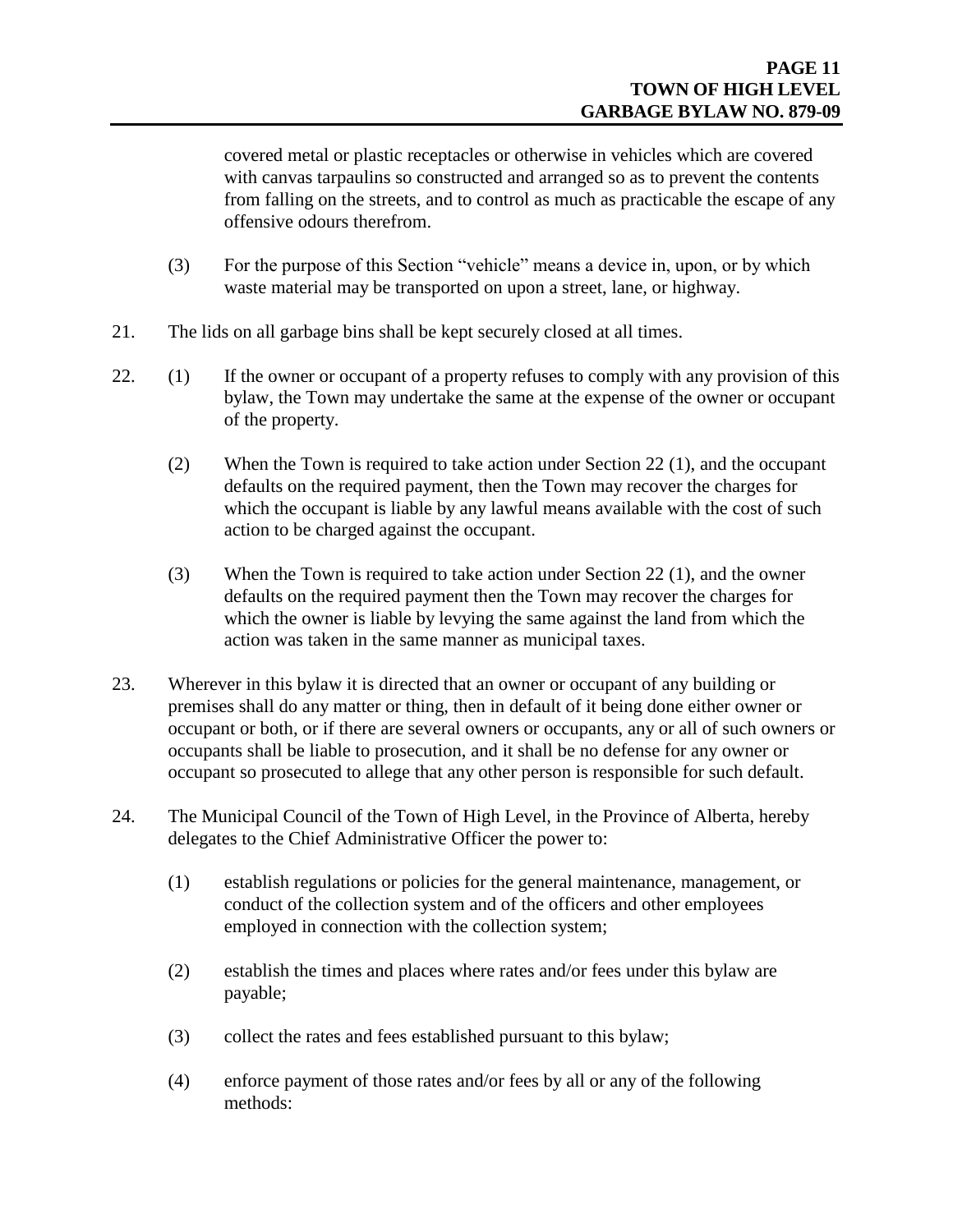- (i) by shutting off the water supply to the user of the system;
- (ii) by action in any court or competent jurisdiction;
- (iii) any other lawful means of collection available;
- 25. The Chief Administrative Officer shall have the administrative, control, care, and management of the waste of the Town, and of all the property used in connection with the said system, and the business carried on in respect thereof, and shall have the right to enter into contracts for service by and on behalf of the Town, under and in accordance with the provisions of this bylaw.
- 26. Each section of this bylaw shall be read and construed as being separate and severable from each other section. Should any section of this bylaw be found to have been improperly enacted for any reason, then such section apart shall be regarded as being severable from the rest of the bylaw and the bylaw remaining after such severance shall be effective and enforceable;

#### **ENFORCEMENT**

- 27. (1) Where a Peace Officer believes that a person has contravened any section of this Bylaw, the Peace Officer may serve upon such a person a voluntary payment tag in a form designated by the Town allowing payment of the penalty specified in Schedules "A and such payment shall be accepted by the Town in lieu of prosecution for the offence.
	- (2) If the person upon whom a voluntary payment tag is served fails to pay the required sum within the time specified in the voluntary payment tag, the provisions of this section regarding acceptance of payment in lieu of prosecution do not apply.
- 28. A Voluntary Payment Tag shall be deemed to be sufficiently served:
	- (a) If served personally on the accused, or
	- (b) Served personally to a person who is 18 years of age or older or appears to be 18 years of age or older that resides either permanently or temporarily at the residence
	- (c) If mailed by ordinary mail to a registered owner of the residence or to the tenant of that residence
	- (d) If affixed to what the Peace Officer reasonably believes to be the Primary Entrance to the residence
- 29. The specified penalty applicable for a first offence against a particular Section of this Bylaw shall be the specified penalty as set out in Schedule "A"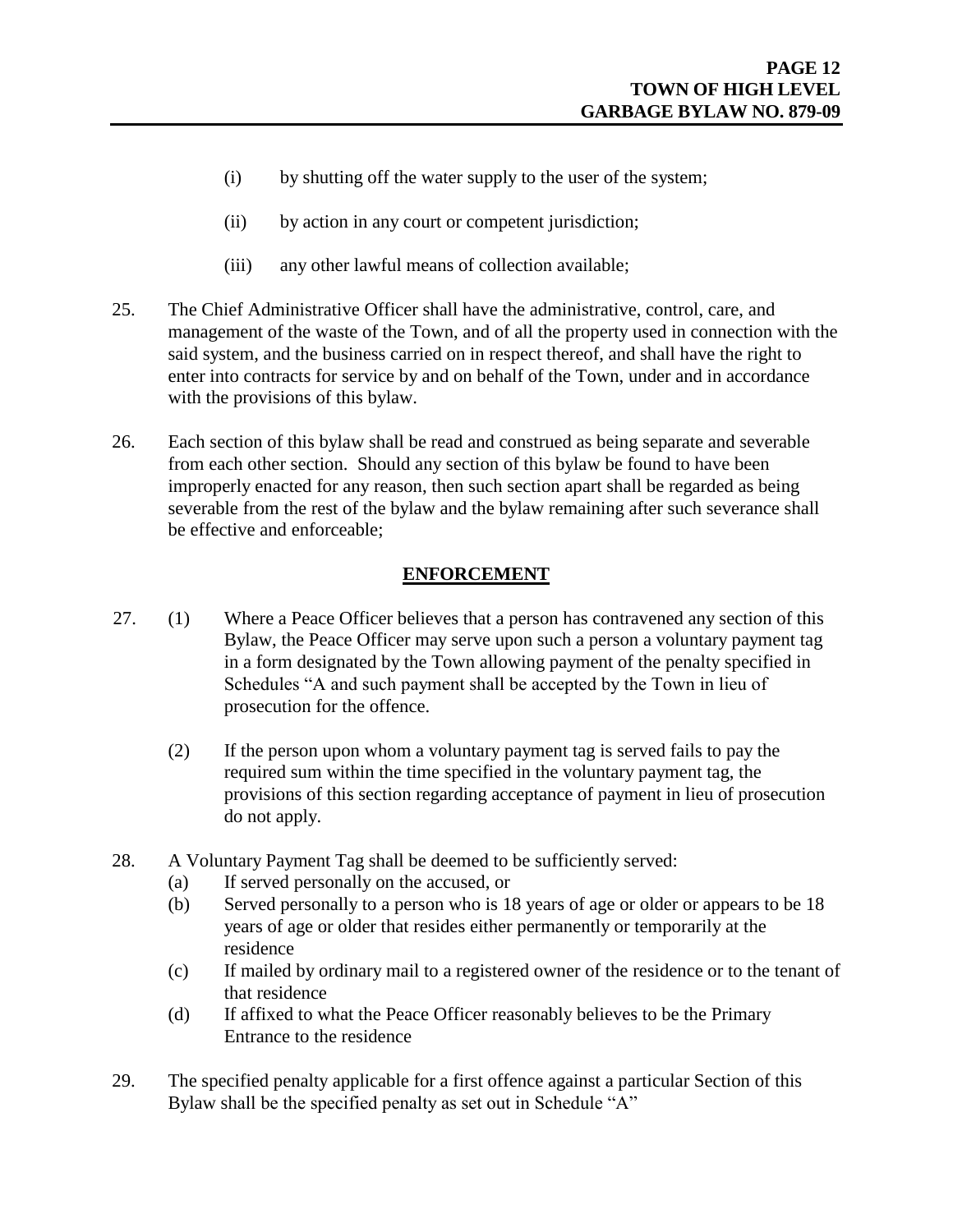- 30. (1) Where a Peace Officer reasonably believes that a person has contravened any provision of this Bylaw, the Peace Officer may commence proceedings against the person pursuant to the provisions of the Provincial Offences Procedures Act, allowing for a voluntary payment in the amount of the specified penalty as set out in Schedule "A"
	- (2) This Section shall not prevent any Peace Officer from issuing a violation ticket requiring a court appearance of the defendant, pursuant to the provisions of the Provincial Offences Procedures Act, or from laying an information in lieu of issuing a violation ticket.
- 31. The document attached hereto and marked Schedule 'A' shall form part of this bylaw.
- 32. (1) Any Person who contravenes any provision of this Bylaw by: (a) Doing any act or thing which the person is prohibited from doing; or (b)Failing to do any act or thing the person is required to do; Is guilty of an offence under this bylaw.

Any Person who is convicted of an offence pursuant to this bylaw is liable on summary conviction to a fine not less than One Hundred (\$100) Dollars but not exceeding One Thousand (\$1 000) and in default of payment of any fine imposed, to a period of imprisonment not less than (7) days and not exceeding sixty (60) days or until such fines are paid.

#### **REPEAL OF FORMER BYLAW**

33. This bylaw repeals Bylaw No. 800-03

#### **EFFECTIVE DATE**

34. This bylaw shall come into full force and effect on third and final reading thereof.

**READ A FIRST TIME** in Council this **8th** day of **June 2009**.

**READ A SECOND TIME** in Council this **8th** day of **June 2009**.

**READ A THIRD TIME in Council** this **8th** day of **June 2009**.

**SIGNED AND PASSED** this  $\qquad$  10 day of  $\qquad$  June 2009.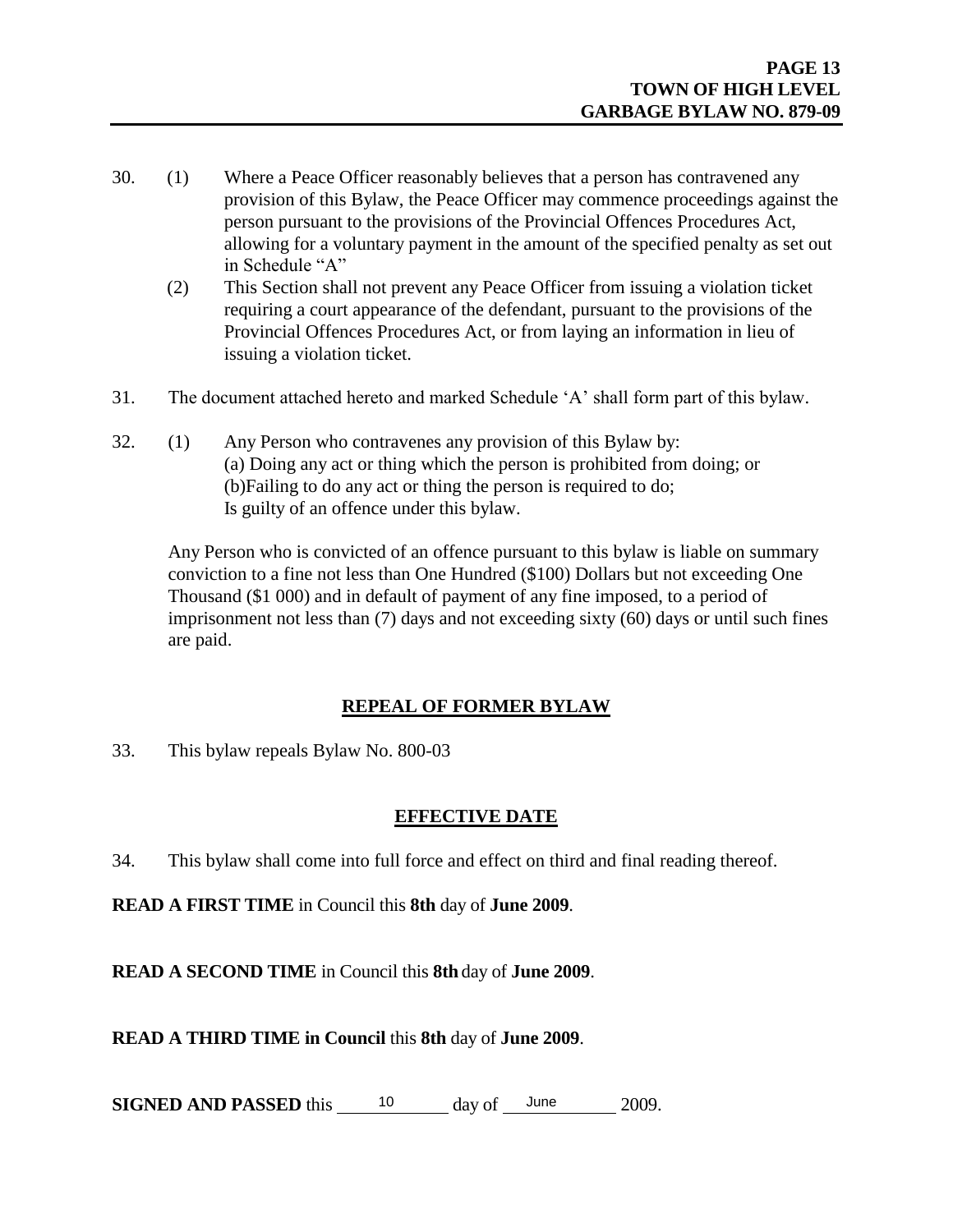#### **PAGE 14 TOWN OF HIGH LEVEL GARBAGE BYLAW NO. 879-09**

\_\_\_\_\_\_\_\_\_\_\_\_\_\_\_\_\_\_\_\_\_\_\_\_\_\_ (Original signed)

Mayor

\_\_\_\_\_\_\_\_\_\_\_\_\_\_\_\_\_\_\_\_\_\_\_\_\_\_ (Original signed)

Designated Officer